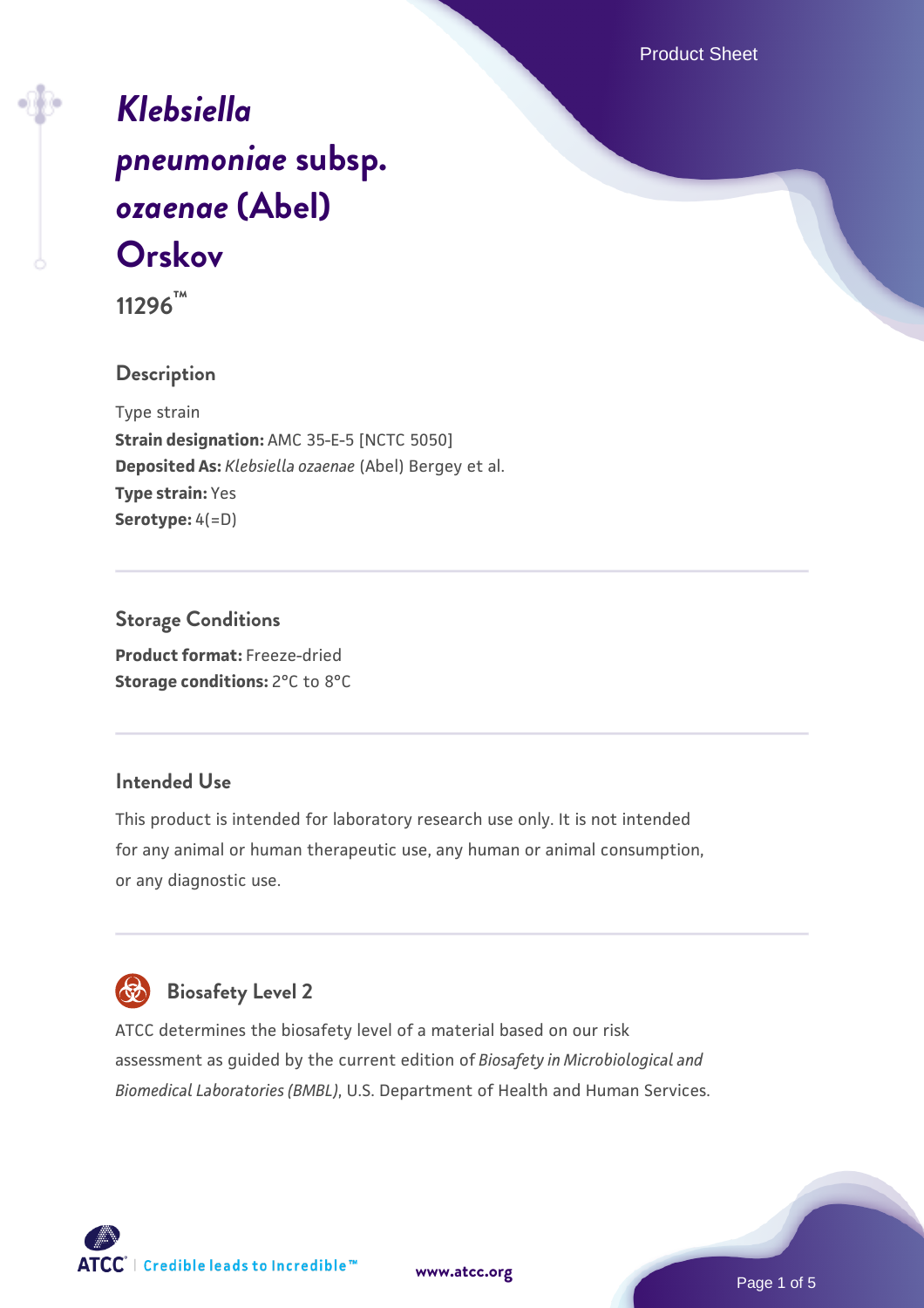## *[Klebsiella pneumoniae](https://www.atcc.org/products/11296)* **[subsp.](https://www.atcc.org/products/11296)** *[ozaenae](https://www.atcc.org/products/11296)* **[\(Abel\) Orskov](https://www.atcc.org/products/11296) Product Sheet 11296**

It is your responsibility to understand the hazards associated with the material per your organization's policies and procedures as well as any other applicable regulations as enforced by your local or national agencies.

ATCC highly recommends that appropriate personal protective equipment is always used when handling vials. For cultures that require storage in liquid nitrogen, it is important to note that some vials may leak when submersed in liquid nitrogen and will slowly fill with liquid nitrogen. Upon thawing, the conversion of the liquid nitrogen back to its gas phase may result in the vial exploding or blowing off its cap with dangerous force creating flying debris. Unless necessary, ATCC recommends that these cultures be stored in the vapor phase of liquid nitrogen rather than submersed in liquid nitrogen.

## **Certificate of Analysis**

For batch-specific test results, refer to the applicable certificate of analysis that can be found at www.atcc.org.

## **Growth Conditions**

**Medium:**  [ATCC Medium 3: Nutrient agar or nutrient broth](https://www.atcc.org/-/media/product-assets/documents/microbial-media-formulations/3/atcc-medium-3.pdf?rev=7510837507e64d849c62a46b5b2197a1) **Temperature:** 37°C **Atmosphere:** Aerobic

#### **Handling Procedures**

1. Open vial according to enclosed instructions.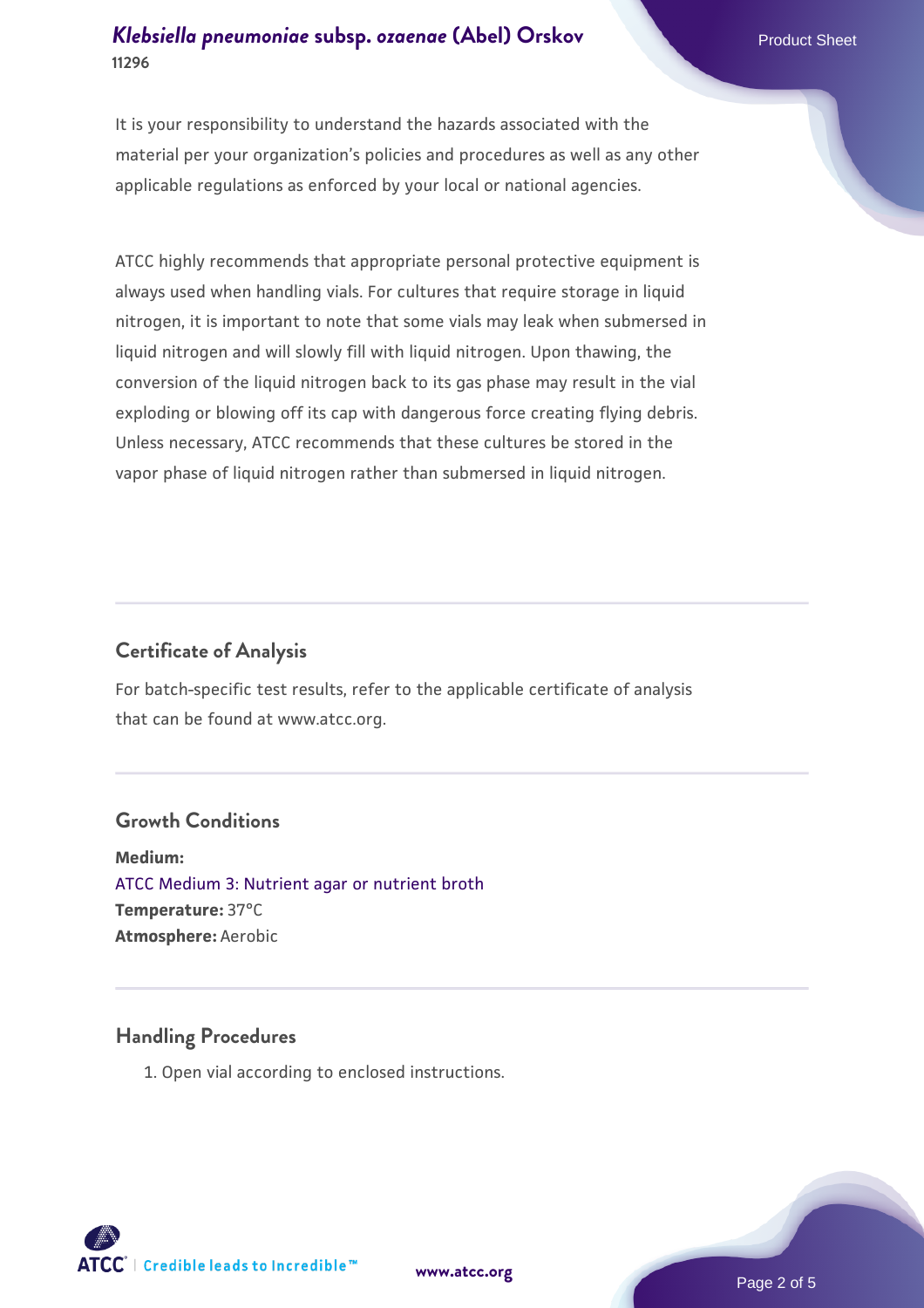## *[Klebsiella pneumoniae](https://www.atcc.org/products/11296)* **[subsp.](https://www.atcc.org/products/11296)** *[ozaenae](https://www.atcc.org/products/11296)* **[\(Abel\) Orskov](https://www.atcc.org/products/11296) Product Sheet 11296**

- 2. From a single tube of #3 broth (5 to 6 mL), withdraw approximately 0.5 to 1.0 mL with a Pasteur or 1.0 mL pipette and use to rehydrate the entire pellet.
- 3. Aseptically transfer the rehydrated pellet back into the broth tube. Mix well.
- 4. Use several drops of this suspension to inoculate an additional broth tube, a #3 agar slant and/or a plate.
- 5. Incubate the tubes and plate at 37°C for 24 to 48 hours.

#### **Notes**

Additional information on this culture is available on the ATCC® web site at www.atcc.org.

## **Material Citation**

If use of this material results in a scientific publication, please cite the material in the following manner: *Klebsiella pneumoniae* subsp. *ozaenae* (Abel) Orskov (ATCC 11296)

## **References**

References and other information relating to this material are available at www.atcc.org.

#### **Warranty**

The product is provided 'AS IS' and the viability of ATCC® products is warranted for 30 days from the date of shipment, provided that the customer has stored and handled the product according to the information included on the product information sheet, website, and Certificate of

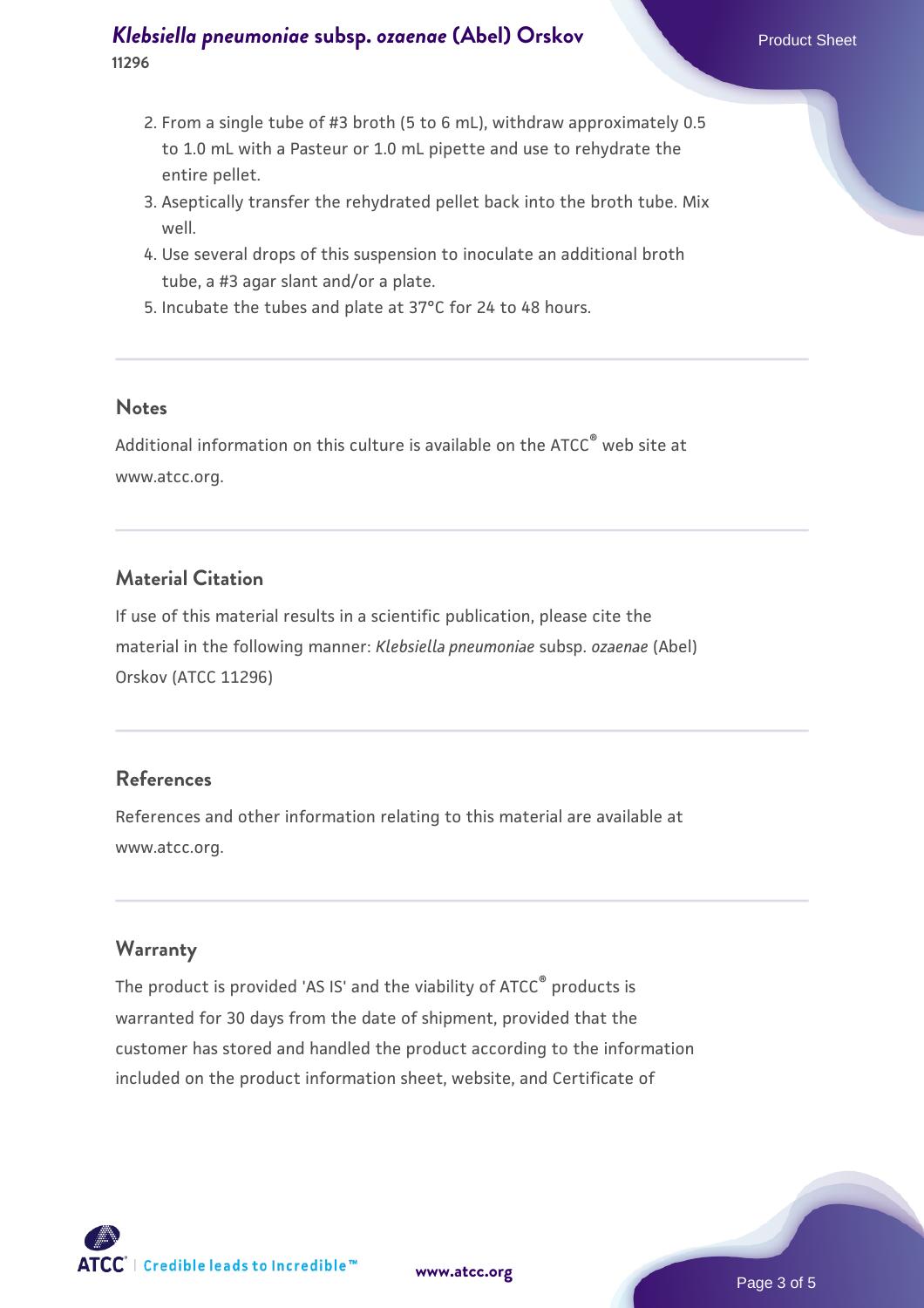## *[Klebsiella pneumoniae](https://www.atcc.org/products/11296)* **[subsp.](https://www.atcc.org/products/11296)** *[ozaenae](https://www.atcc.org/products/11296)* **[\(Abel\) Orskov](https://www.atcc.org/products/11296) Product Sheet 11296**

Analysis. For living cultures, ATCC lists the media formulation and reagents that have been found to be effective for the product. While other unspecified media and reagents may also produce satisfactory results, a change in the ATCC and/or depositor-recommended protocols may affect the recovery, growth, and/or function of the product. If an alternative medium formulation or reagent is used, the ATCC warranty for viability is no longer valid. Except as expressly set forth herein, no other warranties of any kind are provided, express or implied, including, but not limited to, any implied warranties of merchantability, fitness for a particular purpose, manufacture according to cGMP standards, typicality, safety, accuracy, and/or noninfringement.

## **Disclaimers**

This product is intended for laboratory research use only. It is not intended for any animal or human therapeutic use, any human or animal consumption, or any diagnostic use. Any proposed commercial use is prohibited without a license from ATCC.

While ATCC uses reasonable efforts to include accurate and up-to-date information on this product sheet, ATCC makes no warranties or representations as to its accuracy. Citations from scientific literature and patents are provided for informational purposes only. ATCC does not warrant that such information has been confirmed to be accurate or complete and the customer bears the sole responsibility of confirming the accuracy and completeness of any such information.

This product is sent on the condition that the customer is responsible for and assumes all risk and responsibility in connection with the receipt, handling, storage, disposal, and use of the ATCC product including without limitation taking all appropriate safety and handling precautions to minimize health or environmental risk. As a condition of receiving the material, the customer agrees that any activity undertaken with the ATCC product and any progeny or modifications will be conducted in compliance with all applicable laws, regulations, and guidelines. This product is provided 'AS IS' with no



**[www.atcc.org](http://www.atcc.org)**

Page 4 of 5